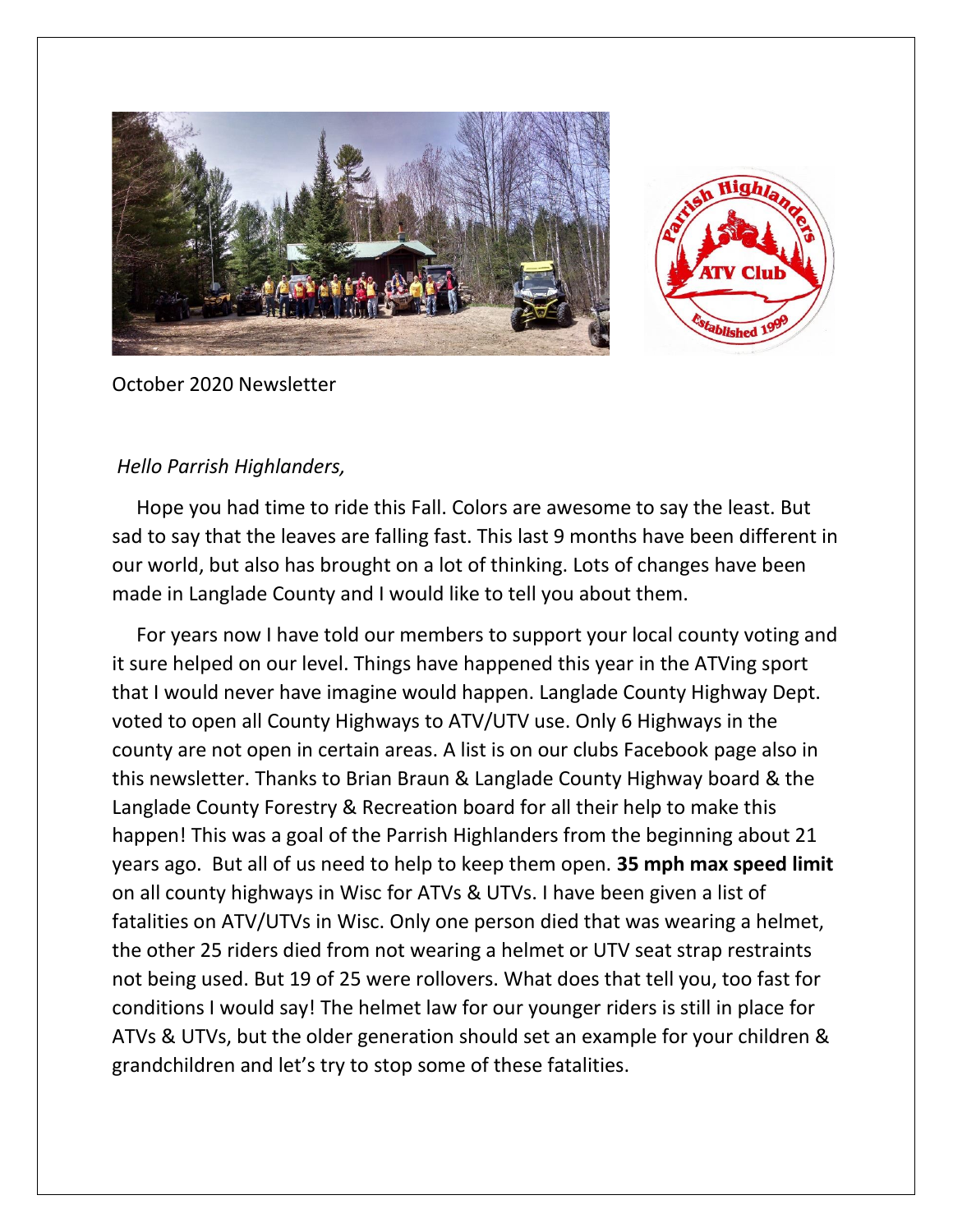**River Bridge Project** is still on going. The snowmobile council of Langlade County is taking over this project for safety issues in their sport. I'll keep you posted on further updates on Wolf River Bridge project



**Trail Work:** Langlade County Forestry had been working on segments of our trail system as weather permits. There has been grading on our trails & the section of Cinder grade, flooded area has been repaired between State Hwy 17 & Cinder Grade. Now we have a rock & gravel bridge across. I was thinking of having signs made up the said "stay on the trail or wear a life vest". We should setup a toll booth on the half way point of the bridge over troubled waters! Just kidding…… In the last newsletter I asked for help and I did receive some! Thank you!



There is still some brushing to be done, so if you see a sign to be brushed out please do so. This is a good time to be in the woods helping your club. Don't be afraid of cutting back too much, it will grow back quickly.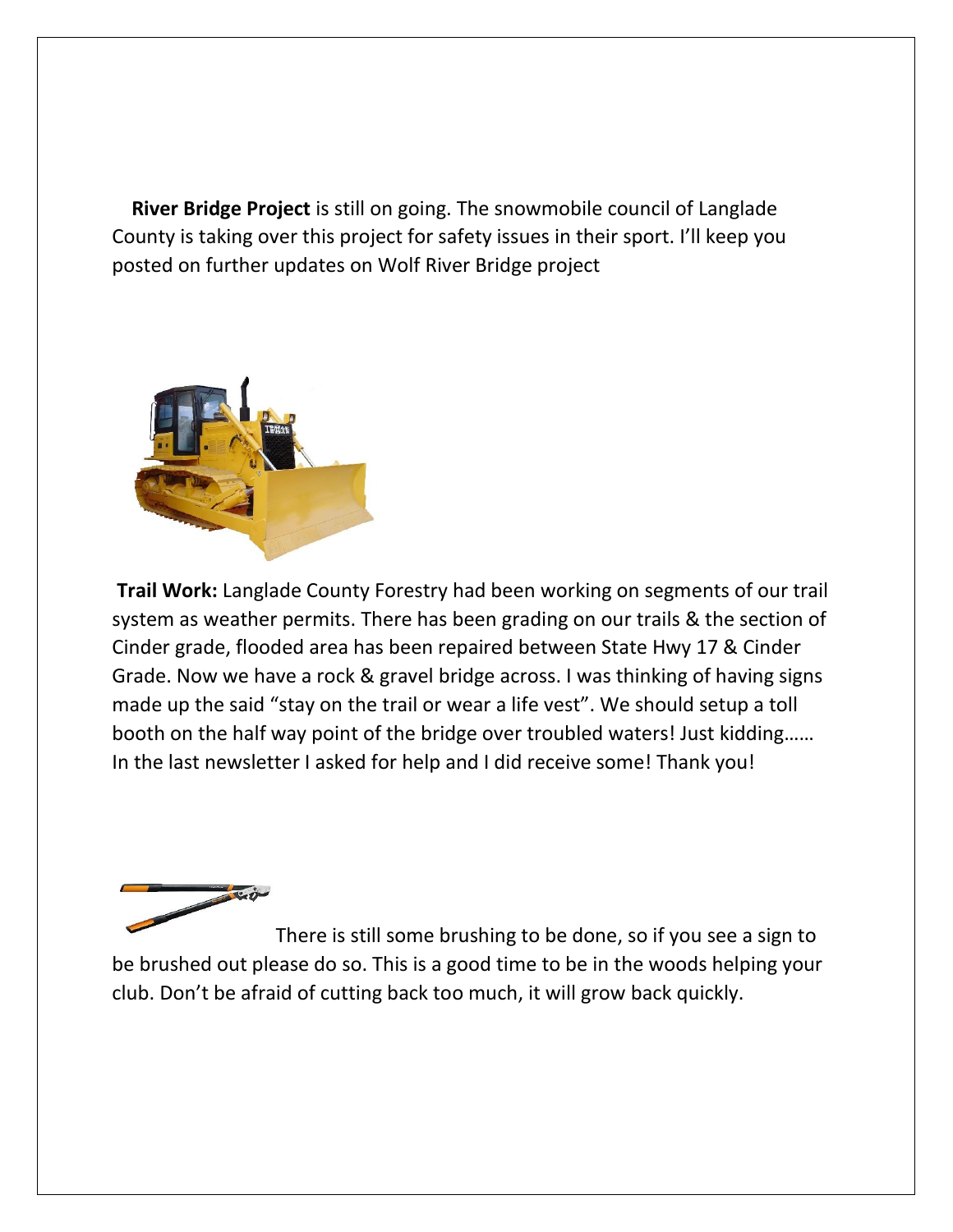



**Shelter:** Our new shelter will start construction in mid to late November this year. When Langlade County took in bids for this shelter was 11 months ago at \$32K as of now Lumber & material prices have skyrocketed. Our club voted on some upgrades to the original shelter like skylights to have more light in thru the day, add electric wiring to be used with our generator when we have events like chili dump for crockpots & nescos, put in 6 can lights in ceiling & outside solar lighting if possible. SO if you know someone to volunteer their time to help install these things before we close up wall & ceiling please call me at 715-275-3323 or email to parrishhighlandersatyclub@gmail.com. We'd like to get this done while the shelter is being built, a person with solar wiring skills would sure help. We are thinking about setting up a GoFundMe Page for help with the additional costs of the shelter. If you would like to donate you can also mail to PO Box 374, Elcho, Wi 54428. Thank you to all of you for your support.

*\*\* We are also looking into setting up online payment for yearly dues.*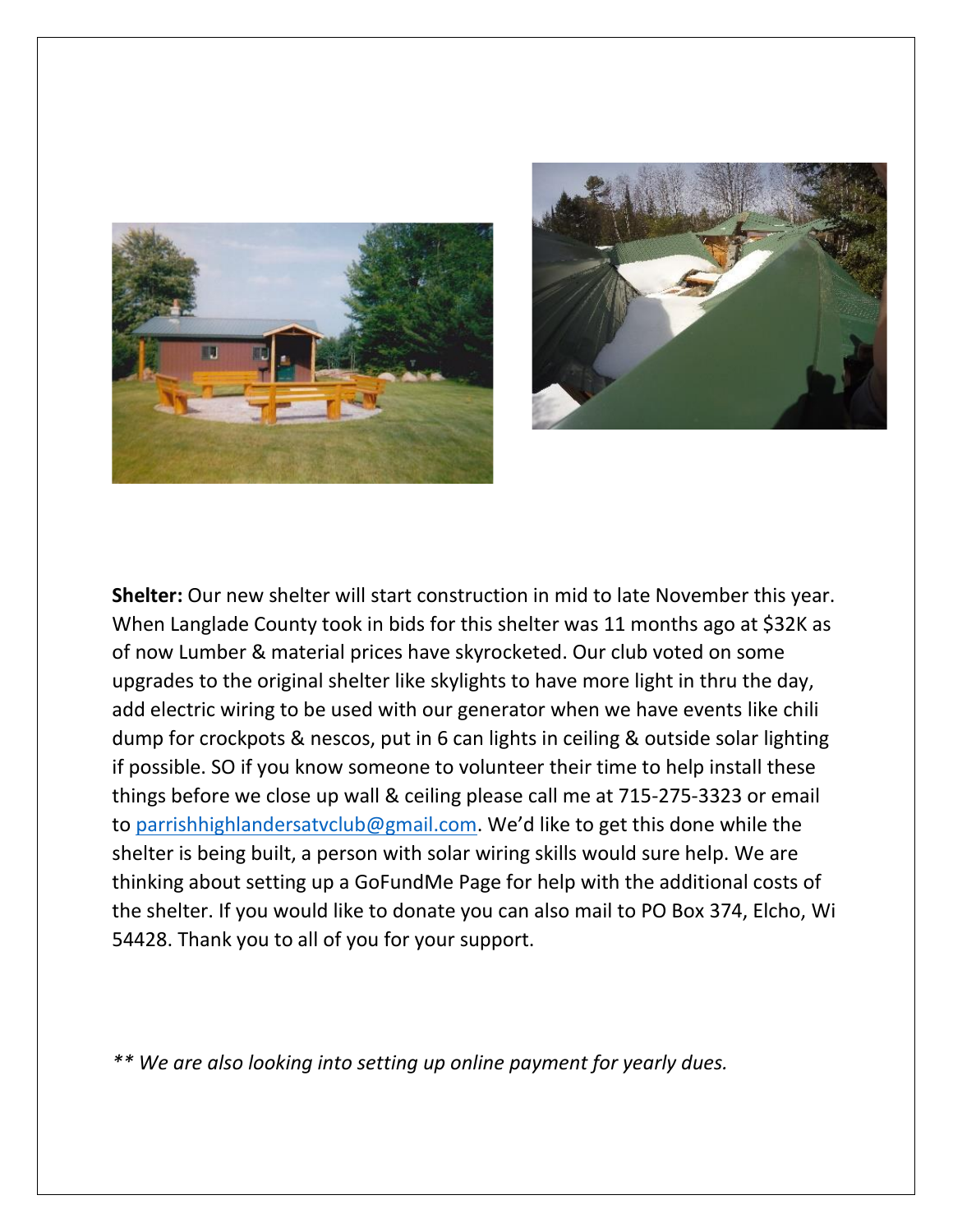

**Fall Ride 2020:**







**Fall Ride:** Thanks to all of our dedicated club members. We had a great fall ride from Carter Casino we covered some really beautiful trails in Forrest, Oconto & Langlade Counties. Thanks to the Wild Rose Bar & Grill, we enjoyed a great lunch of baked chicken, real mashed potatoes & fresh green beans, meat loaf & ruebens. To say the least Mary Kay Van Ooyen setup a great lunch stop on Monday, and finished the ride from Parrish to Carter Casino in Wabeno. Tuesday rode 96 enjoyable miles with lunch at Dunbar, WI. Richard & Linda Meier from our club were our guides. They do an excellent job every year. This year we only had 8 machines with 13 riders. Also, thanks to Bud Bradford our VP for planning this event, which wasn't easy during these difficult times. But a good time was enjoyed by all! Richard & Linda have volunteered to plan next years Fall Ride so be prepared for another great adventure.